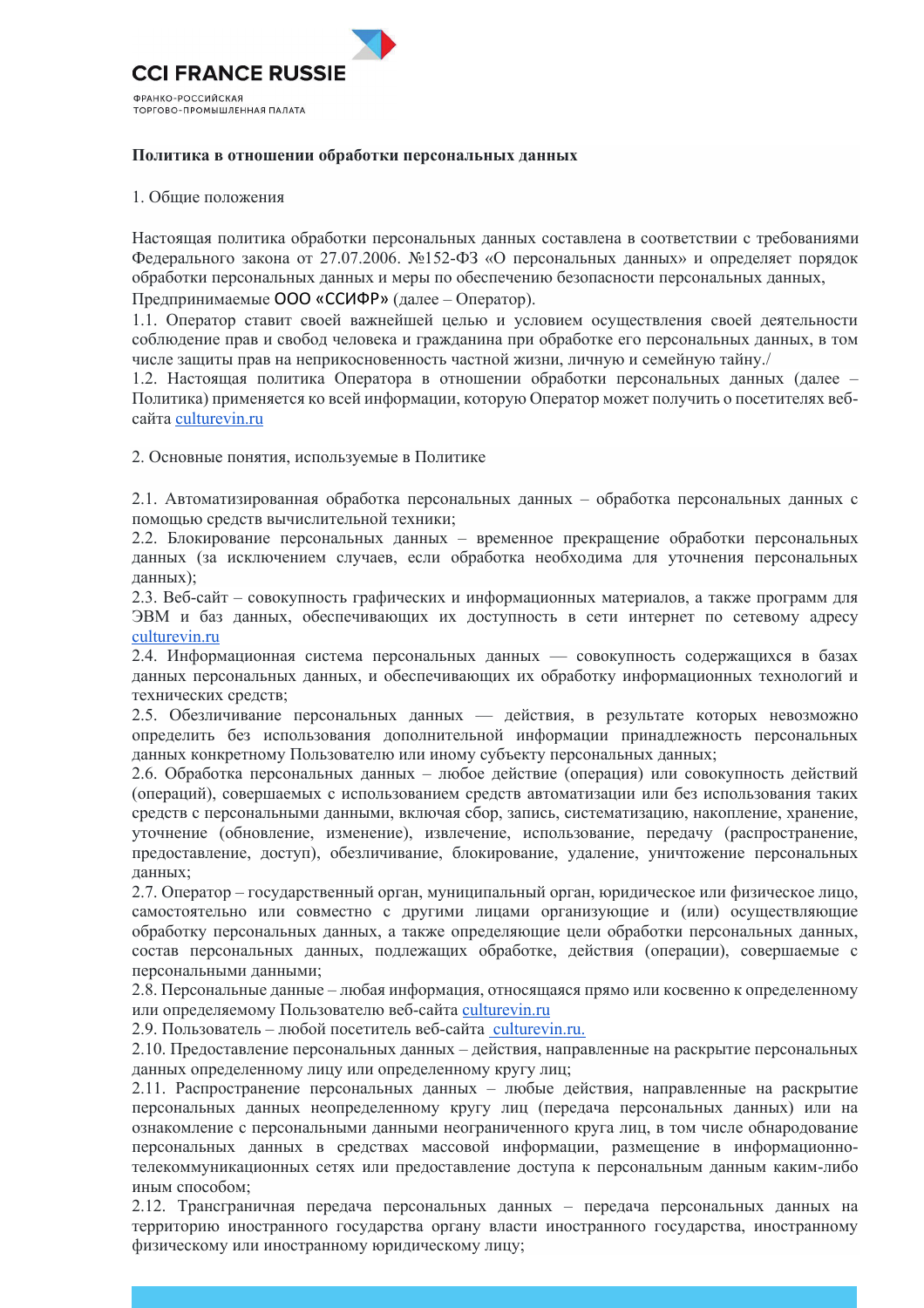

2.13. Уничтожение персональных данных – любые действия, в результате которых персональные данные уничтожаются безвозвратно с невозможностью дальнейшего восстановления содержания персональных данных в информационной системе персональных данных и (или) уничтожаются материальные носители персональных данных.

3. Оператор может обрабатывать следующие персональные данные Пользователя

- 3.1. Фамилия, имя, отчество;
- 3.2. Номер телефона;
- 3.3. Адрес электронной почты;

3.4. Также на сайте происходит сбор и обработка обезличенных данных о посетителях (в т.ч. файлов «cookie») с помощью сервисов интернет-статистики (Яндекс Метрика и Гугл Аналитика и других). 3.5. Вышеперечисленные данные далее по тексту Политики объединены общим понятием Персональные данные.

4. Цели обработки персональных данных

4.1. Цель обработки персональных данных Пользователя — заключение, исполнение и прекращение гражданско-правовых договоров; предоставление доступа Пользователю к сервисам, информации и/или материалам, содержащимся на веб-сайте culturevin.ru; уточнение деталей заказа.

4.2. Также Оператор имеет право направлять Пользователю уведомления о новых продуктах и услугах, специальных предложениях и различных событиях. Пользователь всегда может отказаться от получения информационных сообщений, направив Оператору письмо на адрес электронной почты info@culturevin.ru с пометкой «Отказ от уведомлений о новых продуктах и услугах и специальных предложениях».

4.3. Обезличенные данные Пользователей, собираемые с помощью сервисов интернет-статистики, служат для сбора информации о действиях Пользователей на сайте, улучшения качества сайта и его содержания.

5. Правовые основания обработки персональных данных

5.1. Оператор обрабатывает персональные данные Пользователя только в случае их заполнения и/или отправки Пользователем самостоятельно через специальные формы, расположенные на сайте culturevin.ru. Заполняя соответствующие формы и/или отправляя свои персональные данные Оператору, Пользователь выражает свое согласие с данной Политикой.

5.2. Оператор обрабатывает обезличенные данные о Пользователе в случае, если это разрешено в настройках браузера Пользователя (включено сохранение файлов «cookie» и использование технологии JavaScript).

6. Порядок сбора, хранения, передачи и других видов обработки персональных данных

Безопасность персональных данных, которые обрабатываются Оператором, обеспечивается путем реализации правовых, организационных и технических мер, необходимых для выполнения в полном объеме требований действующего законодательства в области защиты персональных данных.

6.1. Оператор обеспечивает сохранность персональных данных и принимает все возможные меры, исключающие доступ к персональным данным неуполномоченных лиц.

6.2. Персональные данные Пользователя никогда, ни при каких условиях не будут переданы за исключением случаев, связанных с исполнением действующего третьим лицам, законодательства.

6.3. В случае выявления неточностей в персональных данных, Пользователь может актуализировать их самостоятельно, путем направления Оператору уведомление на адрес электронной почты Оператора info@culturevin.ru с пометкой «Актуализация персональных данных».

6.4. Срок обработки персональных данных является неограниченным. Пользователь может в любой момент отозвать свое согласие на обработку персональных данных, направив Оператору уведомление посредством электронной почты на электронный адрес Оператора info@culturevin.ru с пометкой «Отзыв согласия на обработку персональных данных».